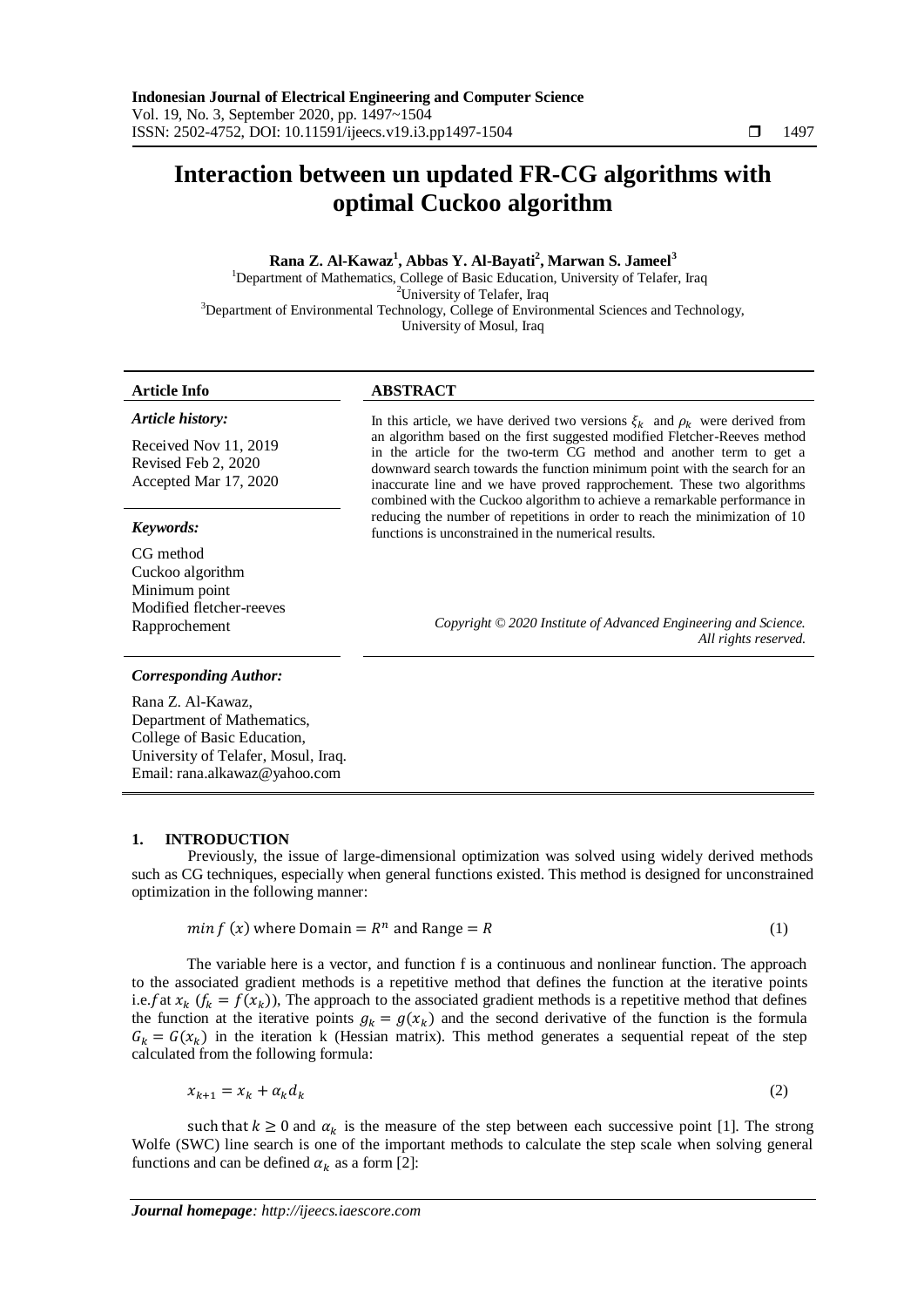$$
\begin{cases}\nf(x_k + \alpha_k d_k) - f(x_k) \le \delta \alpha_k g_k^T d_k \\
|d_k^T g_{k+1}| \le -\sigma d_k^T g_k \quad 0 \le \delta \le \sigma \le 1\n\end{cases} \tag{3}
$$

Multiplied by the search direction in which it is:

$$
d_{k+1} = \begin{cases} -g_{k+1} & \text{if } k = 0, \\ -g_{k+1} + \beta_k d_k, & \text{if } k > 0, \end{cases}
$$
 (4)

The CG method depends mainly on the selection of a parameter between 0 and 1 which is the parameter  $\beta_k$  to illustrate its importance and types, its main definitions can be read [3]. The well-known formulas for  $\beta_k$  are the Fletcher-Reeves (FR) [4], Hestenes-Stiefel (HS) [5] and Polak-Ribière (PR) [6, 7] formulas, which are specified by:

$$
\beta_k^{FR} = \frac{g_{k+1}^T g_{k+1}}{g_k^T g_k}, \text{ (Fletcher Reeves (FR), 1964)}
$$
\n
$$
\beta_k^{HS} = \frac{g_{k+1}^T y_k}{g_k^T y_k}, \text{ (Hestenes Stiefel (HS), 1952)}
$$

Such that  $\Vert . \Vert$  known as the two-point Euclidean distance. The measure of the extent of accompaniment is through the achievement of one of the Conjugacy conditions, which ranges from the usual to the general and the general ones in the following formulas:

$$
d_{k+1}^T y_k = 0. \tag{5}
$$

$$
d_{k+1}^T y_k = -g_{k+1}^T s_k \tag{6}
$$

$$
d_{k+1}^T y_k = -t g_{k+1}^T s_k. \tag{7}
$$

S.t. t is a positive scalar, the last version is the widest of the three formulas, from which the rest can be derived and called a formula Dai and Liao [8]. To facilitate understanding of these formulas  $s_k = x_{k+1}$  $x_k$  and  $y_k = g_{k+1} - g_k$ . Many kind of research have discussed the convergence of methods used for parameters FR, HS and PR s.t. Zoutendijk [2] and Al-Baali [9]. Based on these theories in the previous article, many researchers have developed and updated the formulas of the correlation parameter as in [10-18].

Swarm intelligence algorithms are of great importance at this time, namely, Metaheuristics algorithms, for example the Cuckoo bird algorithm, where cuckoo birds behave poorly to use other birds nests and lay their eggs. [19] Birds that host cuckoo eggs do two things, either to leave their eggs or to leave those nests. While the cuckoo adjusts its eggs by simulating the color and pattern of host eggs. There are rules that this Cuckoo algorithm follows in its behavior ((1) Distribute eggs randomly on other birds nests each time. (2) Breed future generations at the best nest (good eggs). (3) Make sure the eggs that the cuckoo had in the host birds fixed the number for each nest with the probability  $p\alpha \in [0, 1]$ , i.e. this method, give new random solutions and replace the nest host.

According to the rules (CS) there can be one solution and there can be a set of solutions according to the number of eggs in the nest. According to this conclusion, each bird is likely to place only one egg in the nest in the same original form, giving us that each nest contains eggs of multiple traits representing a set of solutions, as a general idea. Mathematically, these types of issues are reduced to the maximum transformation of problems with respect to the exact equation. Here the objective function referred to as the fitness function [20]. For a random search, the animal search path is randomly chosen without any discrimination as the next step depends on (location - current status - likely to move to your next location). The implicit trend depends on the probability of the mathematical model. The cuckoo algorithm can be written clearly. It is the search for x that reduces the function of the target function  $f(x)$  and through these rules, we conclude that for cuckoo nest i, the solution for the new generation can be defined as [21]:

$$
x_{k+1}^i = x_k^i + \tau_1 \bigoplus \text{Lévy} \, (\tau_2) \tag{8}
$$

Let it be  $(\tau_1 = 1.5)$  the amount of possible flight Lévy is possible,  $\oplus$  multiplication symbol meaning double entries and After the search went beyond random search behavior in the nature of the animals when the characteristics of the behavior converge Lévy flight. We write the distribution: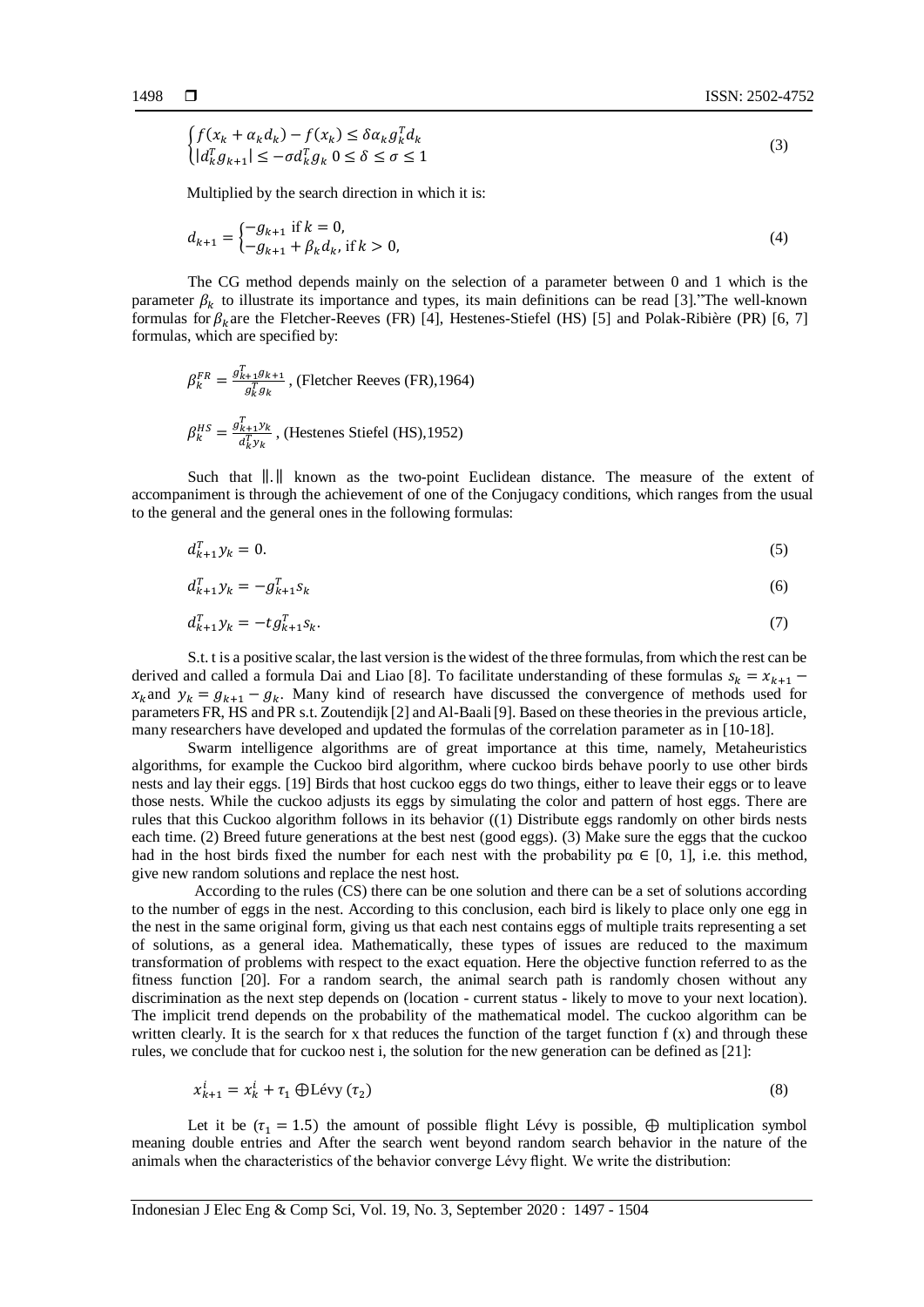1499

$$
Lévy \sim N = k^{-\tau_2}, 0 < \tau_2 \leq 3 \tag{9}
$$

N denotes that it follows the natural distribution by the number of frequencies k is. How many times do we produce the numbers randomly, obey Lévy flights, Calculate the amount and direction of the step in a random way using the Levy distribution contained in the two search papers [22-23]. So, it is clear to us that if the Cuckoo's egg is very similar to host eggs, it may lead to the disappearance of this Cuckoo's egg, so the fitness must be linked to different solutions and it is recommended that a random path be conducted in a biased manner with some random steps size [24-25].

We will organize our search as follows: In Section 2, in fact, will derive two new formulas for CGalgorithm with a descent characteristic of these two algorithms. In Section 3, the theoretical side and derive the attributes of the global convergence of the two new CG-algorithm under some assumptions. In Section 4, combine the CG-algorithm with the Cuckoo's-algorithm to reinforce each other. In Section 5, to assign the search to the numerical side by applying the two integrated algorithms on 10 unconstrained functions and comparing them with the Cuckoo algorithm.

# **2. TWO NEW FORMULAS FOR CG**

In this part of the article, we will give an update of the parameter of  $\beta_k^{FR}$  in two forms once in two and three times with a given derivation of the two formulas. All the proposed parameters were derived using the normal conjugacy condition (5) as in the following equations

$$
d_{k+1}^{New} = -\frac{1}{\rho_k^2 - 1} g_{k+1} + \beta_k^{FR} s_k
$$
\n(10)

By dealing with the normal conjugacy condition (5), and when multiplying the two ends of (12) by  $y_k$ :

$$
y_k^T d_{k+1} = -\frac{1}{\rho_k^2 - 1} y_k^T g_{k+1} + \beta_k^{FR} y_k^T s_k
$$
  
\n
$$
0 = -\frac{1}{\rho_k^2 - 1} y_k^T g_{k+1} + \beta_k^{FR} y_k^T s_k
$$
  
\n
$$
\frac{1}{\rho_k^2 - 1} y_k^T g_{k+1} = \beta_k^{FR} y_k^T s_k
$$
  
\n
$$
\frac{y_k^T g_{k+1}}{\rho_k^{FR} y_k^T s_k} = \rho_k^2 - 1
$$
  
\n
$$
\rho_k^2 = \frac{\beta_k^{HS}}{\beta_k^{FR}} + 1
$$

And when taking the square root of the parties hence:

$$
\rho_k^{new} = \pm \sqrt{\frac{\beta_k^{HS} + \beta_k^{FR}}{\beta_k^{FR}}}
$$
\n(11)

Now we can consider that the formulas (10) and (11) are the first updated algorithm, and to develop them we add a third term to the new search direction of the format:

$$
d_{k+1}^{New} = -\frac{1}{\rho_k^2 - 1} g_{k+1} + \beta_k^{FR} s_k - \xi_k^T y_k
$$
\n(12)

In the same way as the derivation of the parameter  $\rho_k$  we derive the third term parameter as well:

$$
\xi_k^{new} = \frac{\beta_k^{FR}}{\|y_k\|^2} \left[ (\beta_k^{HS} + \beta_k^{FR}) y_k^T s_k + y_k^T g_{k+1} \right] \tag{13}
$$

The last two in (12-13) represent Formula 2 for modernization the formula of  $\beta_k^{FR}$ .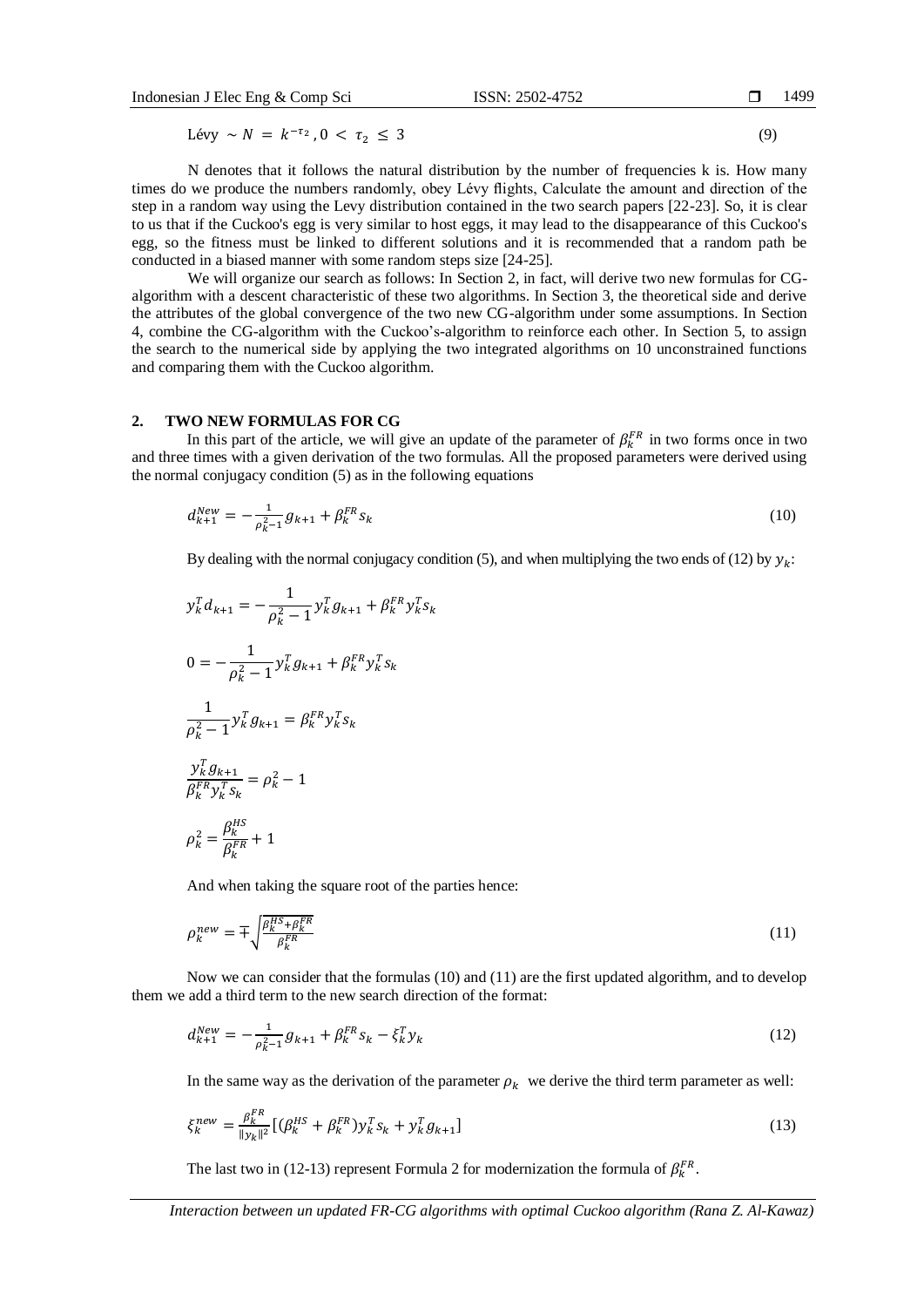# **3. PROVE CONVERGENCE OF THE CG ALGORITHM**

To prove in this part of the article that the new algorithms in the use of mathematical tools in theoretical analysis led to a comprehensive convergence and gave efficiency when compared to the basic algorithm under the conditions of the line of search and retrieval, now we provide the basics of convergence analysis used, For any theory prepared, suppose that,  $g_k$  never equal to zero for all  $k \ge 1$ , otherwise, a stationary point was found, including the following basics on the approved function:

#### **3.1. Assumption**

When  $x_1$  is exists, then the level set  $S = \{x : f(x) \le f(x_1)\}$  is bounded, namely there exists a number;

$$
(B > 0) \text{ such that } ||x|| \le B, \forall x \in S
$$
\n
$$
(14)
$$

In some N neighborhoods of S,  $f$  it can be distinguished continuously differentiable and gis Lipschitz continuously added, namely, there exists a constant  $L \geq 0$  such that

$$
||g(x) - g(x_k)|| \le L||x - x_k||, \forall x, x_k \in N
$$
\n(15)

### **3.2. Theorem (descent condition-2)**

Let  $x_{k+1}$  and  $d_{k+1}$  be generated by two new Algorithm (10-13), respectively, and let  $\alpha_k$  be obtained by the SWC (3), then the direction holds s. t.

$$
g_{k+1}^T d_{k+} \le -c \|g_{k+1}\|^2, \forall k \ge 1
$$
\n(16)

Proof:

Multiplying (12) by  $g_{K+1}$ , we have:

$$
d_{k+1}^T g_{k+1} = -\frac{1}{\rho_k^2 - 1} \|g_{k+1}\|^2 + \beta_k^{FR} s_k^T g_{k+1} - \xi_k y_k^T g_{k+1}
$$

$$
d_{k+1}^T g_{k+1} = -\left[\frac{1}{\rho_k^2 - 1} + \frac{s_k^T g_{k+1}}{\|g_k\|^2}\right] \|g_{k+1}\|^2 - \xi_k y_k^T g_{k+1}
$$

Where  $g_{k+1}^T s_k = y_k^T s_k + g_k^T s_k > g_k^T s_k$ . For the first algorithm, when eliminating the last term and applying the last condition to it, we get sufficient descent for this algorithm as follows:

$$
d_{k+1}^T g_{k+1} \le -c_1 \|g_{k+1}\|^2
$$

Where  $c = \frac{1}{2}$  $\frac{1}{\rho_k^2-1}+1\geq 0$ , and  $\frac{1}{\rho_k^2-1}$ 

Let's complete the descent proof of the second algorithm, in addition, and using Powell restart criteria

$$
y_k^T g_{k+1} = g_{k+1}^T g_k - g_k^T g_{k+1} \ge (1 - \psi) \|g_{k+1}\|^2
$$

Then

$$
d_{k+1}^T g_{k+1} \le -\left[\frac{1}{\rho_k^2 - 1} + 1\right] \|g_{k+1}\|^2 - \frac{(1 - \psi)^2 \|g_{k+1}\|^6}{\|y_k\|^2 \|g_k\|^2} \left[2 + \frac{y_k^T s_k}{\|g_k\|^2}\right]
$$
  

$$
d_{k+1}^T g_{k+1} \le -\left[\frac{1}{\rho_k^2 - 1} + 1\right] - \frac{(1 - \psi)^2 \|g_{k+1}\|^4}{\|y_k\|^2 \|g_k\|^2} \left[2 + \frac{y_k^T s_k}{\|g_k\|^2}\right] \|g_{k+1}\|^2
$$

Let

$$
c_2 = \left[\left[\frac{1}{\rho_k^2-1}+1\right]-\frac{(1-\psi)^2\|g_{k+1}\|^4}{\|y_k\|^2\|g_k\|^2}\left[2+\frac{y_k^Ts_k}{\|g_k\|^2}\right]\right]>0
$$

Indonesian J Elec Eng & Comp Sci, Vol. 19, No. 3, September 2020 : 1497 - 1504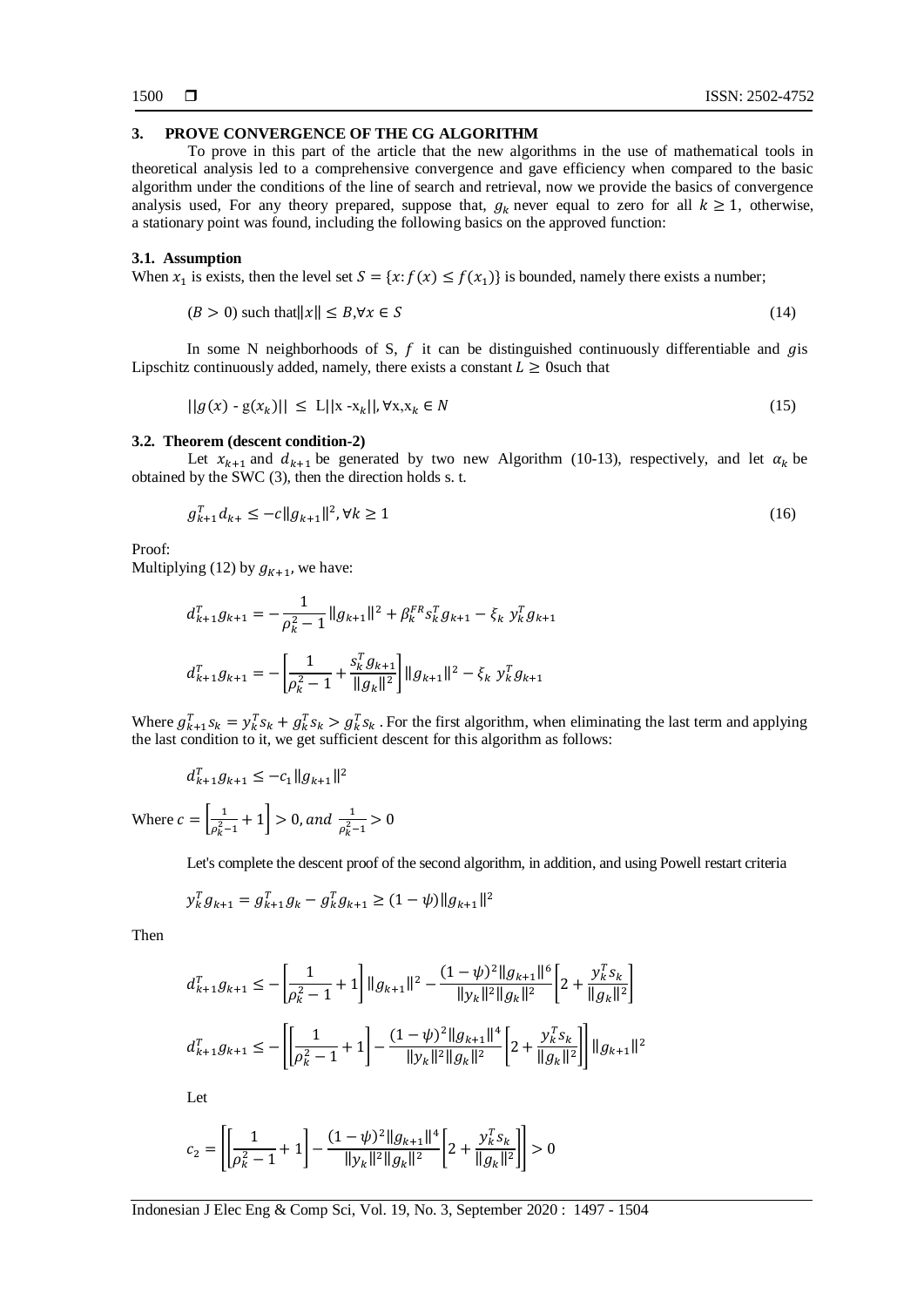# 1501

$$
\frac{1}{\rho_k^2 - 1} > 0
$$
 and 
$$
y_k^T s_k > 0
$$

Hence,

$$
d_{k+1}^T g_{k+1} \le -c_2 \|g_{k+1}\|^2.
$$

#### **3.3. Theorem**

Let Assumptions (3.1) A holds and consider any CG-algorithm (2-4), where  $d_{k+1}$  is a satisfied (20) and  $\alpha_k$  is obtained by (3), if

$$
\sum_{k\geq 1} \frac{1}{\|d_k\|^2} < +\infty \tag{17}
$$

Then, we have

$$
\lim_{k \to \infty} \inf \|g_k\| = 0 \tag{18}
$$

Let us now give the theory of global convergence using conditions in previous theories of proof:

# **3.4. Theorem**

Let Assumptions (3.1) B hold. Assume that  $0 < \rho_k$ ,  $\xi_k < 1$ , for every, k≥0, there exists a positive constant  $c_i$ ,  $(i = 1,2)$  as the constants  $\gamma_1$  and  $\gamma_2$  such that  $\gamma_1 \le ||g_k|| \le \gamma_2$ . Then, the two new scheme and  $\alpha_k$  is determined by the SWC search, either  $g_k = 0$  for some k or  $\lim_{k \to \infty} inf||g_k|| =$ Proof:

Because the descent condition holds, we have  $||d_k|| \neq 0$  using the Lipchitz condition

$$
||y_k|| = ||g_{k+1} - g_k|| \le L ||s_k||
$$
 then,  

$$
|\rho_k^2| = \left| \frac{\beta_k^{HS}}{\beta_k^{FR}} + 1 \right| \le \frac{||y_k|| ||g_{k+1}||}{||s_k|| ||y_k||} \frac{||g_k||^2}{||g_{k+1}||^2} + 1 \le \frac{1}{||s_k||} \frac{||g_k||^2}{||g_{k+1}||} + 1
$$
  

$$
\le \frac{\gamma_1^2}{\gamma_2} \frac{1}{D} + 1
$$

D as knew in assumption and  $|\beta_k^{FR}| \leq \frac{\gamma_2^2}{\gamma_2^2}$  $\frac{r_2}{\gamma_1^2} \equiv E,$ 

$$
\begin{aligned} |\xi_k^{new}| &\leq \frac{||g_{k+1}||^2}{||g_k||^2||y_k||^2} \Biggl[ \Biggl( \frac{||y_k||||g_{k+1}||}{||s_k||||y_k||} + \frac{||g_{k+1}||^2}{||g_k||^2} \Biggr) ||y_k||||s_k|| + ||y_k||||g_{k+1}|| \Biggr] \\ |\xi_k^{new}| &\leq \frac{\gamma_2^2}{\gamma_1^2 L^2} \Biggl[ \Biggl( \frac{\gamma_2}{||s_k||} + \frac{\gamma_2^2}{\gamma_1^2} \Biggr) L ||s_k|| \Biggr] \\ |\xi_k^{new}| &\leq \frac{\gamma_2^2}{\gamma_1^2 L} \Biggl[ \Biggl( \frac{\gamma_2}{D} + \frac{\gamma_2^2}{\gamma_1^2} \Biggr) D \Biggr] \equiv F \\ \end{aligned}
$$

the direction

$$
||d_{k+1}^{New}|| \le \left|\frac{D\gamma_2}{\gamma_1^2}\right| \gamma_2 + ED + FL
$$
  

$$
\le \frac{{\gamma_2}^2 D}{{\gamma_1}^2} + ED + FL
$$

*Interaction between un updated FR-CG algorithms with optimal Cuckoo algorithm (Rana Z. Al-Kawaz)*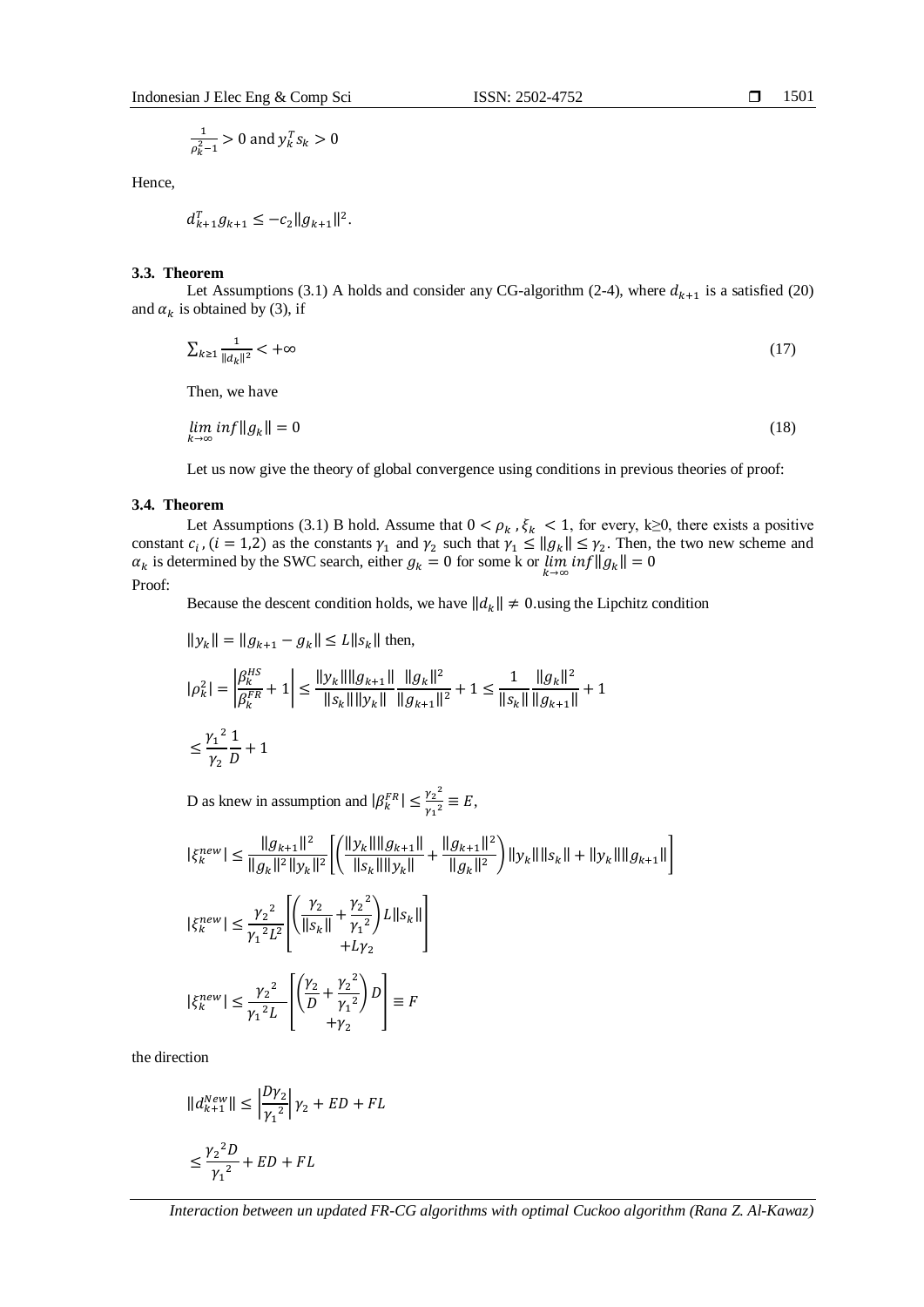This implies  $0 < \sum_{k=1}^{\infty} \frac{(g_k^T d_k)^2}{\ln 2}$  $\sum_{k=1}^{\infty} \frac{(g_k^T d_k)^2}{\|d_k\|^2} < \infty$   $\sum_{k=1}^{\infty} \frac{\|g_k\|^4}{\|d_k\|^2}$  $\frac{10k}{k}$ <br> $k = 1 \frac{1}{\|d_k\|^2}$  $\mathbf{1}$  $c<sup>2</sup>$  $(g_k^T d_k)^2$  $\frac{g_k u_{k}}{\|d_k\|^2} < \infty$ 

# **3.5. New 1 (2-Term) CG-Algorithm:**

Step 1: Inserts: initialized Cuckoo parameter (pα= 0.25, N-IterTotal=1000)

Give initial CG parameter: variable  $x_0 \in R^n$ ,  $\delta \in [0,0.5]$  and  $\sigma \in [\delta, 1]$ . Let  $k = 0$ ,  $d_0 = -g_0$ .

Step 2: The best amount of step to algorithm results: set  $\alpha_k$  from SWC in (3), calculate the parameters used by the new 1 search direction (10-11).

Step 3: Find the new point happened  $x_{k+1}$  as (2-4).

Step 4: Using this point in (9) to evaluate the new Lévy flight.

Step 5: Evaluate the new solution (8).

Step 6: If the value of the total number of duplicates has ended, stop and print the new value is the best and not adjusted in

 $k = k+1$  and go to Step (2).

## **3.6. New 2 (3-Term) CG-Algorithm:**

Step 1: Inserts: initialized Cuckoo parameter (pa= 0.25, N-IterTotal=1000)

Give initial CG parameter: variable  $x_0 \in R^n$ ,  $\delta \in [0,0.5]$  and  $\sigma \in [\delta, 1]$ . Let  $k = 0$ ,  $d_0 = -g_0$ .

Step 2: The best amount of step to algorithm results: set  $\alpha_k$  from SWC in (3), calculate the parameters used by the new 1 search direction (12-13).

Step 3: Find the new point happened  $x_{k+1}$  as (2-4).

Step 4: Using this point in (9) to evaluate the new Lévy flight.

Step 5: Evaluate the new solution (8).

Step 6: If the value of the total number of duplicates has ended, stop and print the new value is the best and not adjusted in

 $k = k+1$  and go to Step (2).

# **4. NUMERICAL RESULTS:**

In this part of the article, the new algorithms were implemented on ten test functions taken from the source Jamil and Yang [26] and we used a program provided by Yang [27]. It has been modified to fit with the new algorithms and implemented the program within the MATLAB R2018b during PC CORE I5 laptop. The results are categorized into 3 main categories. The results of the new algorithms were compared with the original Cuckoo algorithm (OCA) as follows:

1- n=25 &NOI=5000

2- n=50 &NOI=100000

3- n=250 &NOI=500000

And finding the  $f_{min}$  of the function that showed the following Table 1 the efficiency of the new algorithms.

If we observe the tables closely and we understand the values, we note the superiority of the performance of the new algorithms on the algorithm of the patch to find the miniaturization of the test functions used within the article in the following numbers:

- a) The first algorithm (two-term) has exceeded 10 times the cuckoo algorithm and different frequencies.
- b) The second algorithm (three-term) has exceeded 20 times the cuckoo algorithm and with a different frequency.

Table 1. The performance of the two new CCG algorithms compared to the original algorithm

| Function name      | Dimension            | l min<br>OCA Vs. $(CCG-1 - CCG-2)$            |
|--------------------|----------------------|-----------------------------------------------|
| Sphere             | $n=25$ & NOI=5000    | 8.2807e-08 Vs. (5.316312e-19 - 1.704955e-18)  |
|                    | $n=50$ & NOI=100000  | 1.0777e-06 Vs. (9.330753e-21 - 1.132487e-19)  |
|                    | $n=250$ & NOI=500000 | 9.8068e-05 Vs. (3.237586e-19 - 2.036010e-19)  |
| ALPINE 1           | $n=25$ & NOI=5000    | $0.4933$ Vs. $(1.389594e-16 - 2.460353e-19)$  |
|                    | $n=50$ & NOI=100000  | $0.7902$ Vs. $(2.354100e-18 - 3.567730e-20)$  |
|                    | $n=250$ & NOI=500000 | $0.8511$ Vs. $(2.208516e-21 - 1.045163e-18)$  |
| <b>BROWN</b>       | $n=25$ & NOI=5000    | 3.2250e-04 Vs. (1.527760e-18 - 1.839775e-18)  |
|                    | $n=50$ & NOI=100000  | $0.1256$ Vs. $(1.037208e-18 - 7.686261e-19)$  |
|                    | $n=250$ & NOI=500000 | $0.939$ Vs. $(1.585121e-21 - 1.192826e-19)$   |
| <b>EXPONENTIAL</b> | $n=25$ & NOI=5000    | $-1.0000$ Vs. $(2.019619e-19 - 8.954126e-18)$ |
|                    | $n=50$ & NOI=100000  | $-1.0000$ Vs. $(2.614323e-19 - 1.852968e-19)$ |
|                    | $n=250$ & NOI=500000 | -0.9999 Vs. (7.179282e-20 - 5.300398e-20)     |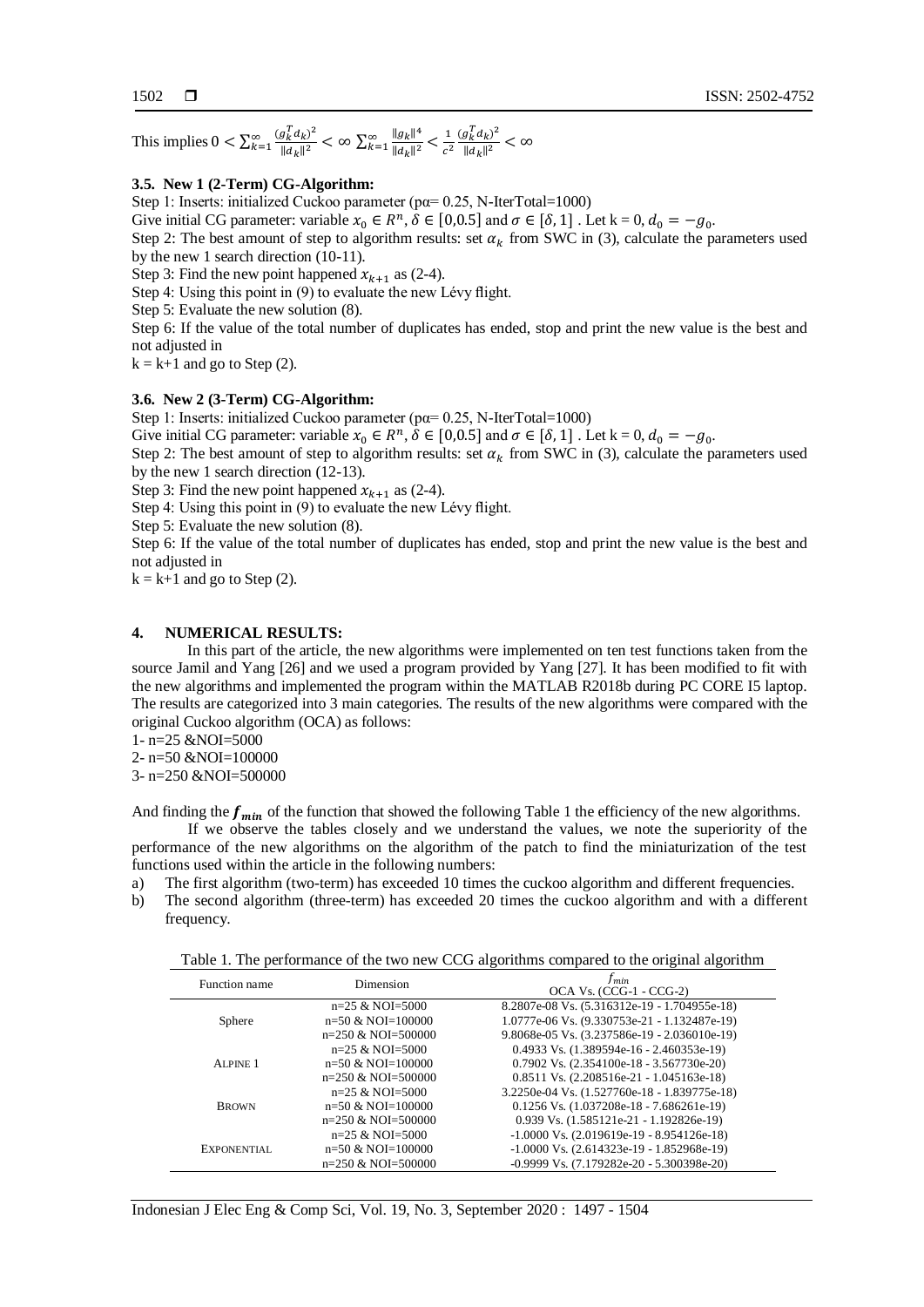| Function name     | Dimension                      | $_{fmin}$<br>OCA Vs. $(CCG-1 - CCG-2)$       |
|-------------------|--------------------------------|----------------------------------------------|
| <b>GRIEWANK</b>   | $n=25$ & NOI=5000              | 3.4194e-07 Vs. (5.667865e-19 - 2.620217e-18) |
|                   | $n=50$ & NOI=100000            | 1.9925e-04 Vs. (1.730804e-19 - 2.656963e-18) |
|                   | $n=250$ & NOI=500000           | 9.5789e-04 Vs. (1.665153e-18 - 2.649322e-19) |
| <b>PERIODIC</b>   | $n=25$ & NOI=5000              | 1.0196 Vs. (1.560061e-17 - 7.818540e-21)     |
|                   | $n=50$ & NOI=100000            | $1.0150$ Vs. $(2.073343e-18 - 1.463280e-19)$ |
|                   | $n=250$ & NOI=500000           | $1.0145$ Vs. $(1.168592e-19 - 9.218664e-20)$ |
| POWELL SUM        | $n=25$ & NOI=5000              | 2.5433e-08 Vs. (1.672876e-18 - 1.553991e-19) |
|                   | $n=50$ & NOI=100000            | 4.8484e-06 Vs. (4.516643e-19 - 2.918082e-19) |
|                   | $n=250$ & NOI=500000           | $0.0139$ Vs. $(8.660050e-19 - 8.920962e-20)$ |
| <b>SALOMON</b>    | $n=25$ & NOI=5000              | $0.2999$ Vs. $(5.442767e-18 - 2.685704e-18)$ |
|                   | $n=50$ & NOI=100000            | $0.3999$ Vs. $(3.940597e-19 - 3.792677e-19)$ |
|                   | $n=250 \& \text{NO}I = 500000$ | $0.4999$ Vs. $(4.527411e-20 - 7.371142e-20)$ |
| SCHWEFEL 2.23     | $n=25$ & NOI=5000              | 4.0638e-12 Vs. (1.844583e-17 - 3.526535e-18) |
|                   | $n=50$ & NOI=100000            | 1.0075e-18 Vs. (2.361283e-21 - 6.668129e-22) |
|                   | $n=250$ & NOI=500000           | 1.1731e-10 Vs. (7.059524e-24 - 1.478208e-20) |
| <b>ROSENBROCK</b> | $n=25$ & NOI=5000              | 19.781 Vs. (2.511745e-17 - 7.962472e-18)     |
|                   | $n=50$ & NOI=100000            | 20.9467 Vs. (6.798510e-19 - 6.475936e-17)    |
|                   | $n=250$ & NOI=500000           | 23.6746 Vs. (1.074577e-19 - 8.996584e-24)    |

## **5. CONCLUSIONS**

We note that from our numerical results that the two new algorithms perform better than the basic algorithm (Cuckoo) by 90%, which indicates that it is not possible to use these two algorithms mixed with each other to improve the performance of the associated gradient algorithm through the cuckoo algorithm using some distinct techniques within the two methods.

#### **REFERENCES**

- [1] L. Zhang, W. J. Zhou and D. H. Li, "Global Convergence of a Modified Fletcher-Reeves Conjugate Method with Armijo-Type Line Search," *Numerische Mathematik*, vol. 104, no. 4, pp. 561-572, 2006.
- [2] G. Zoutendijk, "Nonlinear Programming, Computational Methods", in *Integer and Nonlinear Programming, Journal of Abadie (Ed.)*, North-Holland: Amsterdam, pp. 37–86, 1970.
- [3] N Andrei, "Open problems in nonlinear conjugate gradient algorithms for unconstrained optimization" *Bulletin of the Malaysian Mathematical Sciences Society*, vol. 34, no. 2, 2011.
- [4] R. Fletcher, C. Reeves, "Function minimization by conjugate gradients," *Comput. Journal*, vol. 7, pp. 149-154, 1964.
- [5] M. R. Hestenes, E. L. Stiefel, "Methods of Conjugate Gradients for Solving Linear Systems", *Journal of Research of the National Bureau of Standards*, vol. 49, no. 6, pp. 409-432, 1952.
- [6] B. Polak and G. Ribiere, "Note Surla Convergence des Méthodes de Directions Conjuguées", *Revue Francaise d'Informatique et de Recherche Opérationnelle*, vol. 16, no. 1, pp. 35-43, 1969.
- [7] B. T. Polyak, "The Conjugate Gradient Method in Extreme Problems", *USSR Computational Mathematics and Mathematical Physics*, vol. 9, no. 4, pp. 94-112, 1969.
- [8] Y. H. Dai and L. Z. Liao, "New conjugacy conditions and related nonlinear conjugate gradient methods", *Applied Mathematics and Optimization*, vol. 43, no. 1, pp. 87-101, 2001.
- [9] M. Al-Baali, "Descent Property and Global Convergence of the Fletcher-Reeves Method with Inexact Line Search", *IMA Journal of Numerical Analysis*, vol. 5, pp. 121– 124, 1985.
- [10] H. Y., Najm, E. T. Hamed, and H. I. Ahmed. "Global convergence of conjugate gradient method in unconstrained optimization problems," *AIP Conference Proceedings*. vol. 2086. no. 1. AIP Publishing LLC, 2019.
- [11] A. Zhou, Z. Zhu, H. Fan, Q. Qing, "Three New Hybrid Conjugate Gradient Methods for Optimization", *Applied Mathematics*, vol. 2, pp. 303-308, 2011.
- [12] N. S. Mohamed, M. Mamat, M. Rivaie, and S. M. Shaharudin, "A new hybrid coefficient of conjugate gradient method," *Indonesian Journal of Electrical Engineering and Computer Science*, vol. 18, (3), pp. 1454-1463, 2020.
- [13] M. K. Dauda, M. Mamat, M. A. Mohamed and N. S. A. Hamzah, "Hybrid conjugate gradient parameter for solving symmetric systems of nonlinear equations," *Indonesian Journal of Electrical Engineering and Computer Science (IJEECS)*, vol. 16, pp. 539-543, 2019.
- [14] J. Z. Zhang, C. X. Xu, "Properties and Numerical Performance of Quasi-Newton Methods with Modified Quasi-Newton Equation", Journal of Comput. Appl. Math., vol. 137, pp. 269-278, 2001.
- [15] D. H. Li, M. Fukushima, "A Modified BFGS Method and Its Global Convergence Non-Convex Minimization", Journal of Comput. Appl. Math., vol. 129, pp. 15-35, 2001.
- [16] H. I. Ahmed, R. Z. Al-Kawaz and A. Y. Al-Bayati, "Spectral Three-Term Constrained Conjugate Gradient Algorithm for Function Minimizations," *Journal of Applied Mathematics*, vol. 2019, 2019.
- [17] A. Y. Al-Bayati, M. S. Al-Jameel, "New Scaled Proposed Formulas for Conjugate Gradient Methods in Unconstrained Optimization", AL-Rafidain J. of Computer Science and Mathematics, Mosul, Iraq, vol. 11, no. 2, pp.25-46, 2014.

*Interaction between un updated FR-CG algorithms with optimal Cuckoo algorithm (Rana Z. Al-Kawaz)*